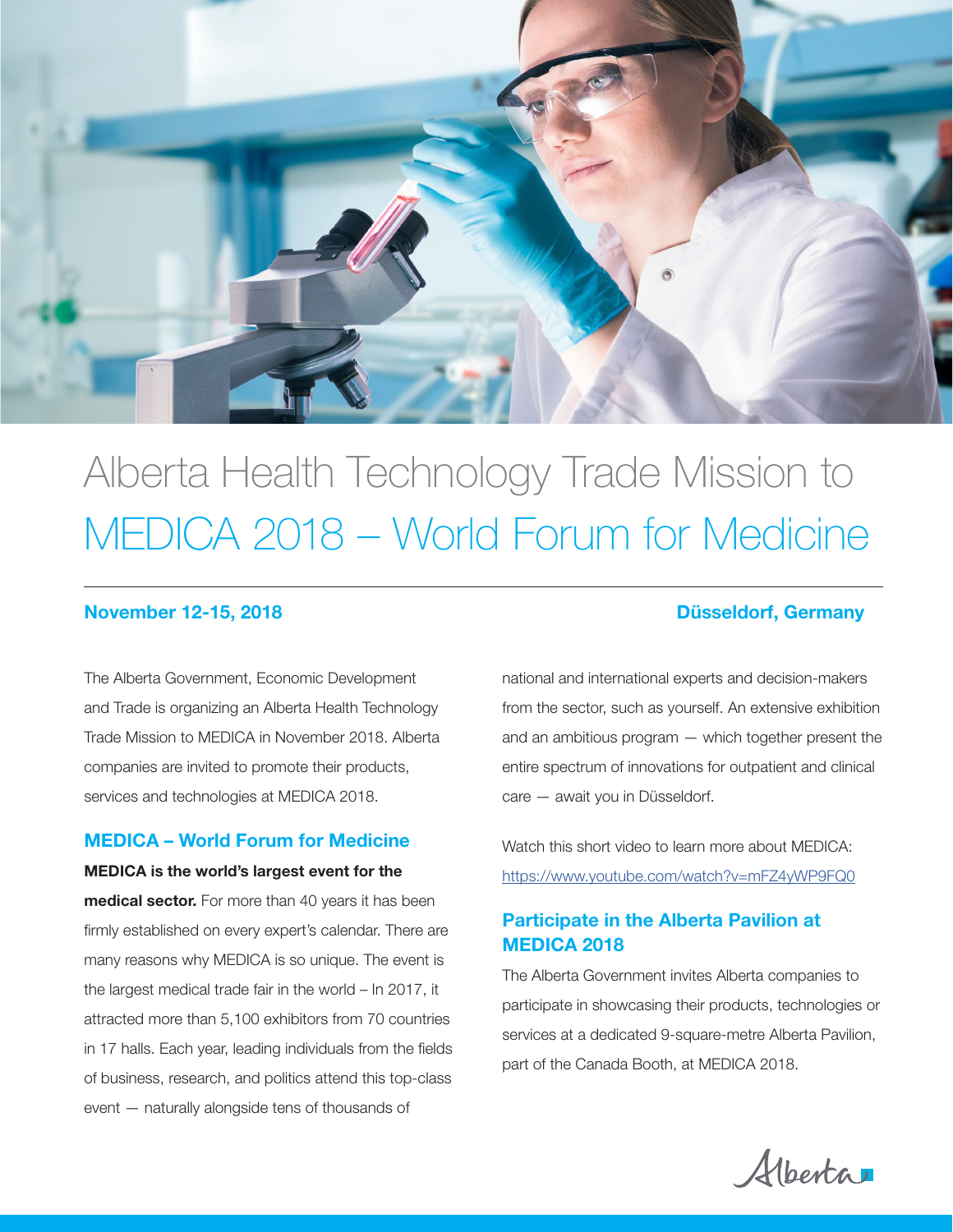The booth will be equally shared among the Alberta co-exhibitors at no additional cost and participation includes:

- Presentation of the company profile and logo in the Alberta exhibitor brochure.
- Use of the Alberta Pavilion as a marketing tool, base of operation and contact point.
- Pre-show and at-show B2B Matchmaking Services.
- Display of your company brochure material at the Alberta Pavilion.
- Participation in Networking Events & Market Information Sessions according to program.

#### Cost:

Each participant is responsible for airfare, hotel expenses, entrance pass to MEDICA, insurance and all other expenses while on the mission to Germany.

#### Financial Support:

- Alberta SMEs may be eligible to receive financial support through the Export Support Fund of the Alberta Export Expansion Package to subsidize costs.
- To review eligibility criteria and approved items for subsidy, and to apply, please visit https://www.alberta.ca/export-support-fund.aspx

#### Key Topics at Medica 2018

- Electromedicine, Medical technology
- Laboratory Equipment/Diagnostics
- Information and Communication Technology
- Physiotherapy/Orthopedic Technology
- Disposables, commodities and consumer goods

Several **conferences** and **forums** and several special shows on varied medical-technological topics are concisely presented in the halls as an attractive complement to the trade fair. These include:

#### Forums

- MEDICA Health IT Forum
- MEDICA LABMED Forum
- MEDICA Connected Healthcare Forum
- MEDICA Tech Forum and App competition
- MEDICA Wound Care Forum
- COMPAMED High-Tech Forum
- COMPAMED Suppliers Forum

#### **Conferences**

- MEDICA Medicine & Sports Conference
- MEDICA Physio Conference
- International Conference on Disaster and Military Medicine

The special show section includes the "Wearable Technologies Show", which offers both established companies as well as newcomers to the industry a unique platform to present their latest developments in the field of healthcare.

#### Compamed 2018 – High Tech Solutions For Medical Technology

Embedded in MEDICA, this trade fair for suppliers and manufacturers of medical technology showcases products for pre-production from over 700 exhibitors from around the world.

#### MEDICA Newsletter

We encourage Alberta companies to sign up for the MEDICA newsletter to get first-hand information on trends and opportunities prior, at and after the trade show.

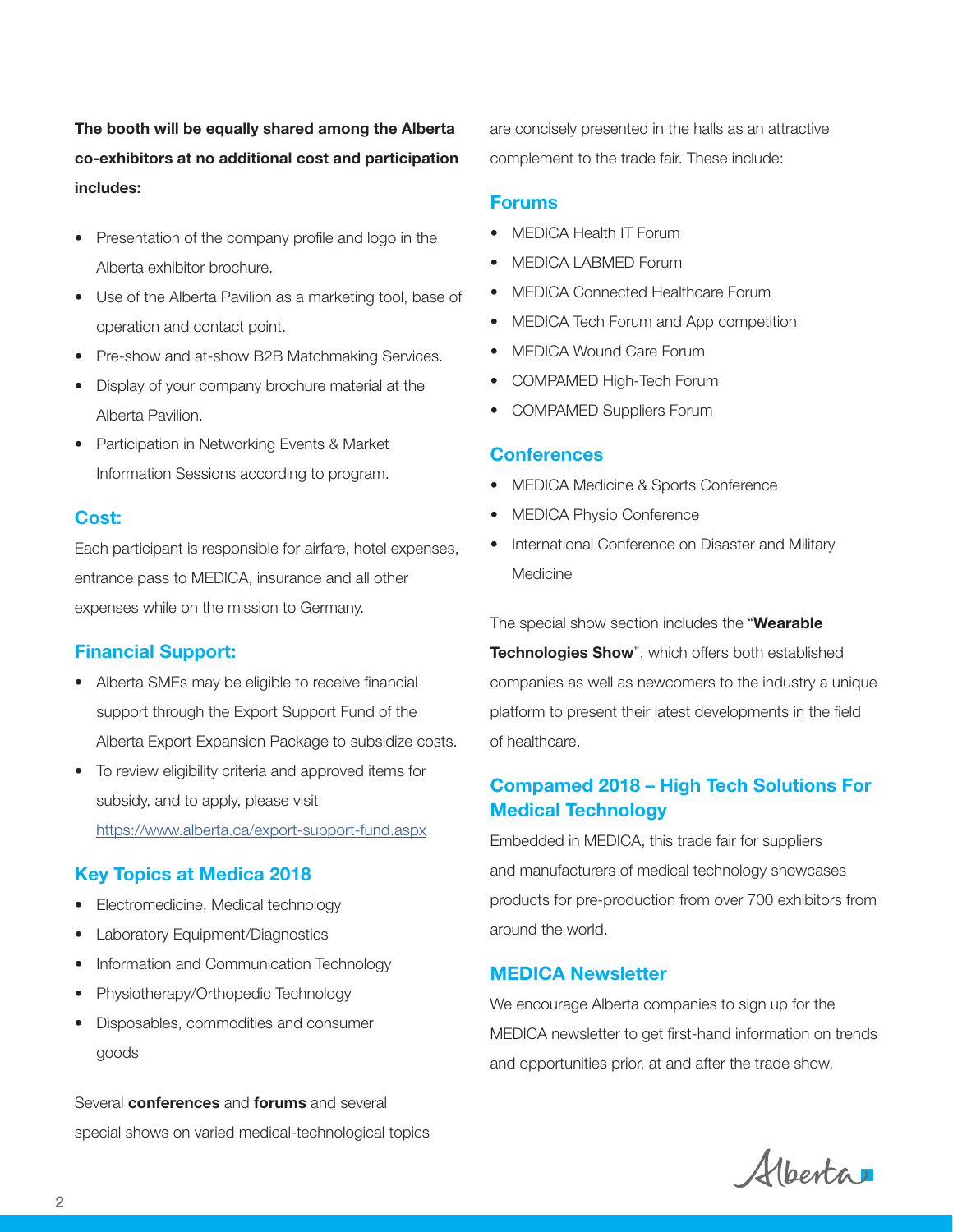# MEDICA 2018 – World Forum<br>for Madiaire for Medicine

## DIRECTORY REGISTRATION

Deadline: September 21, 2018

|                                                                                                                                                                                                                                                                                                                                                                                                                                                                                                                                                                                                                                                                                | <b>Svenja Chenikel</b>                                                          | svenja.chenikel@gov.ab.ca |  |                                                                                       | $+1 - 780 - 427 - 0472$ |  |  |
|--------------------------------------------------------------------------------------------------------------------------------------------------------------------------------------------------------------------------------------------------------------------------------------------------------------------------------------------------------------------------------------------------------------------------------------------------------------------------------------------------------------------------------------------------------------------------------------------------------------------------------------------------------------------------------|---------------------------------------------------------------------------------|---------------------------|--|---------------------------------------------------------------------------------------|-------------------------|--|--|
| Information collected in this registration form is collected by Economic Development and Trade under the authority of s.33(c) of the<br>Freedom of Information and Protection of Privacy Act (Alberta) for the purposes of promotion and public dissemination. Information<br>provided in this registration form will be disclosed to the general public. All information will be managed in accordance with the Freedom<br>of Information and Protection of Privacy Act (Alberta). Questions related to the collection, use or disclosure of this information should be<br>directed to Svenia Chenikel, Ministry of Economic Development and Trade, svenja.chenikel@gov.ab.ca |                                                                                 |                           |  |                                                                                       |                         |  |  |
|                                                                                                                                                                                                                                                                                                                                                                                                                                                                                                                                                                                                                                                                                | Yes, please include my company information in the<br>Alberta Company Directory. |                           |  | No, please do not include my company<br>information in the Alberta Company Directory. |                         |  |  |
| Deadline for company and B2B profiles, images and logo: October 1, 2018.                                                                                                                                                                                                                                                                                                                                                                                                                                                                                                                                                                                                       |                                                                                 |                           |  |                                                                                       |                         |  |  |
| <b>COMPANY AND PARTICIPANT PROFILE</b>                                                                                                                                                                                                                                                                                                                                                                                                                                                                                                                                                                                                                                         |                                                                                 |                           |  |                                                                                       |                         |  |  |
| <b>Company Name</b>                                                                                                                                                                                                                                                                                                                                                                                                                                                                                                                                                                                                                                                            |                                                                                 |                           |  |                                                                                       |                         |  |  |
|                                                                                                                                                                                                                                                                                                                                                                                                                                                                                                                                                                                                                                                                                |                                                                                 |                           |  |                                                                                       |                         |  |  |
| Address                                                                                                                                                                                                                                                                                                                                                                                                                                                                                                                                                                                                                                                                        |                                                                                 |                           |  |                                                                                       |                         |  |  |
|                                                                                                                                                                                                                                                                                                                                                                                                                                                                                                                                                                                                                                                                                |                                                                                 |                           |  |                                                                                       |                         |  |  |
| City                                                                                                                                                                                                                                                                                                                                                                                                                                                                                                                                                                                                                                                                           |                                                                                 | Province                  |  | Country                                                                               | Postal Code             |  |  |
|                                                                                                                                                                                                                                                                                                                                                                                                                                                                                                                                                                                                                                                                                |                                                                                 |                           |  |                                                                                       |                         |  |  |
| Fmail                                                                                                                                                                                                                                                                                                                                                                                                                                                                                                                                                                                                                                                                          |                                                                                 |                           |  | Website                                                                               |                         |  |  |
|                                                                                                                                                                                                                                                                                                                                                                                                                                                                                                                                                                                                                                                                                |                                                                                 |                           |  |                                                                                       |                         |  |  |
|                                                                                                                                                                                                                                                                                                                                                                                                                                                                                                                                                                                                                                                                                |                                                                                 |                           |  |                                                                                       |                         |  |  |

Company Profile (150 words)

(*Please include your competitive advantage as well as a description of the products and services you offer.)*

Business Objectives (50 words) (*Please include a call to action and the type of organizations/companies/contacts you wish to connect with.)*

Alberta

3